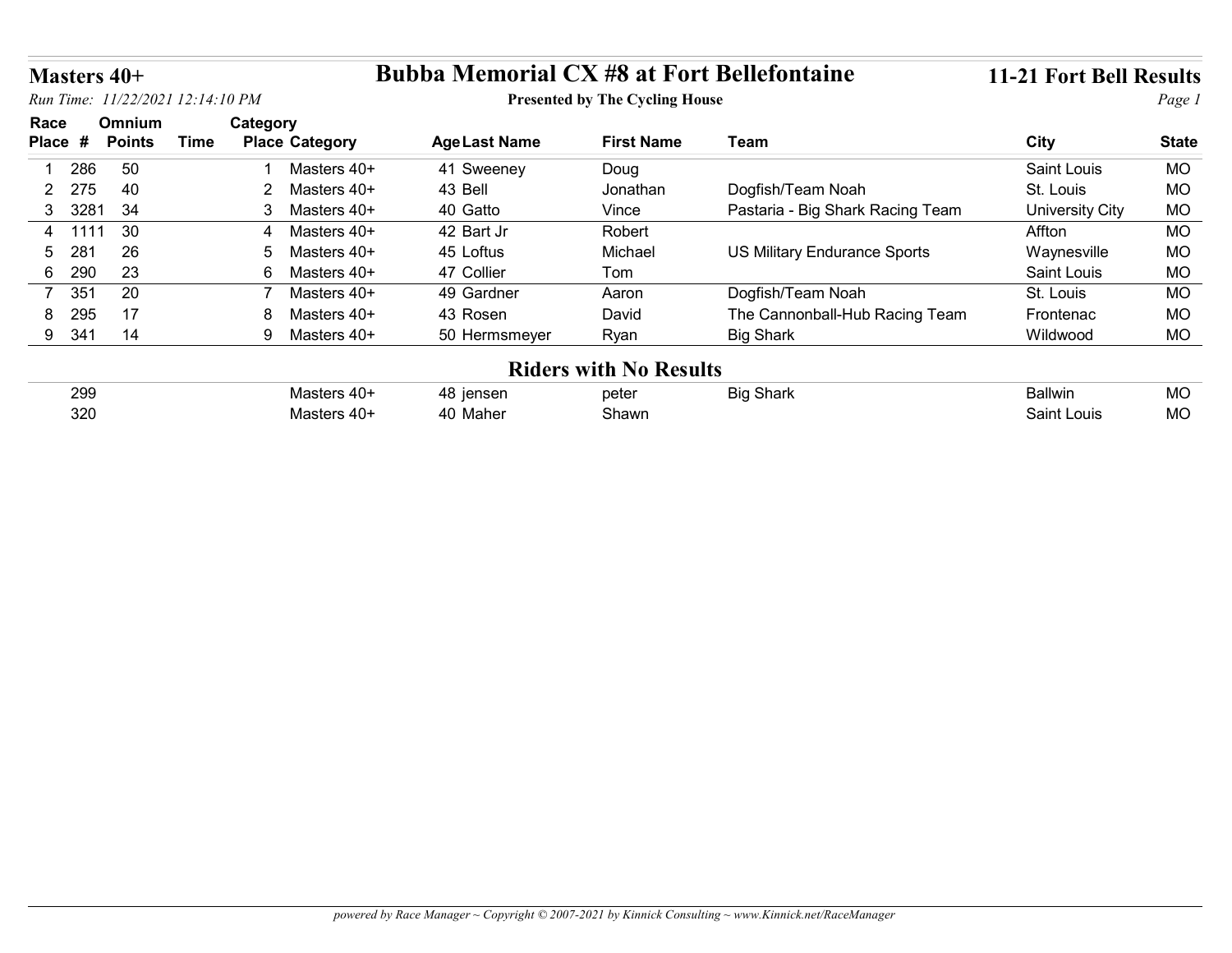| <b>Bubba Memorial CX #8 at Fort Bellefontaine</b><br><b>Presented by The Cycling House</b>                                                    |
|-----------------------------------------------------------------------------------------------------------------------------------------------|
|                                                                                                                                               |
|                                                                                                                                               |
|                                                                                                                                               |
|                                                                                                                                               |
|                                                                                                                                               |
|                                                                                                                                               |
|                                                                                                                                               |
|                                                                                                                                               |
|                                                                                                                                               |
|                                                                                                                                               |
| <b>11-21 Fort Bell Results</b><br><b>Masters 40+ Women</b><br>Run Time: 11/22/2021 12:14:10 PM<br>Page 1                                      |
|                                                                                                                                               |
|                                                                                                                                               |
| Omnium<br>Category<br>Race                                                                                                                    |
| <b>First Name</b><br>Team<br>City<br><b>Points</b><br><b>Time</b><br><b>Place Category</b><br><b>Age Last Name</b><br><b>State</b><br>Place # |
| 59 Dattilo<br>Pastaria - Big Shark Racing<br>1 302<br>50<br>Masters 40+<br>St. Louis<br><b>MO</b><br>Lisa kay<br>$\mathbf{1}$                 |
|                                                                                                                                               |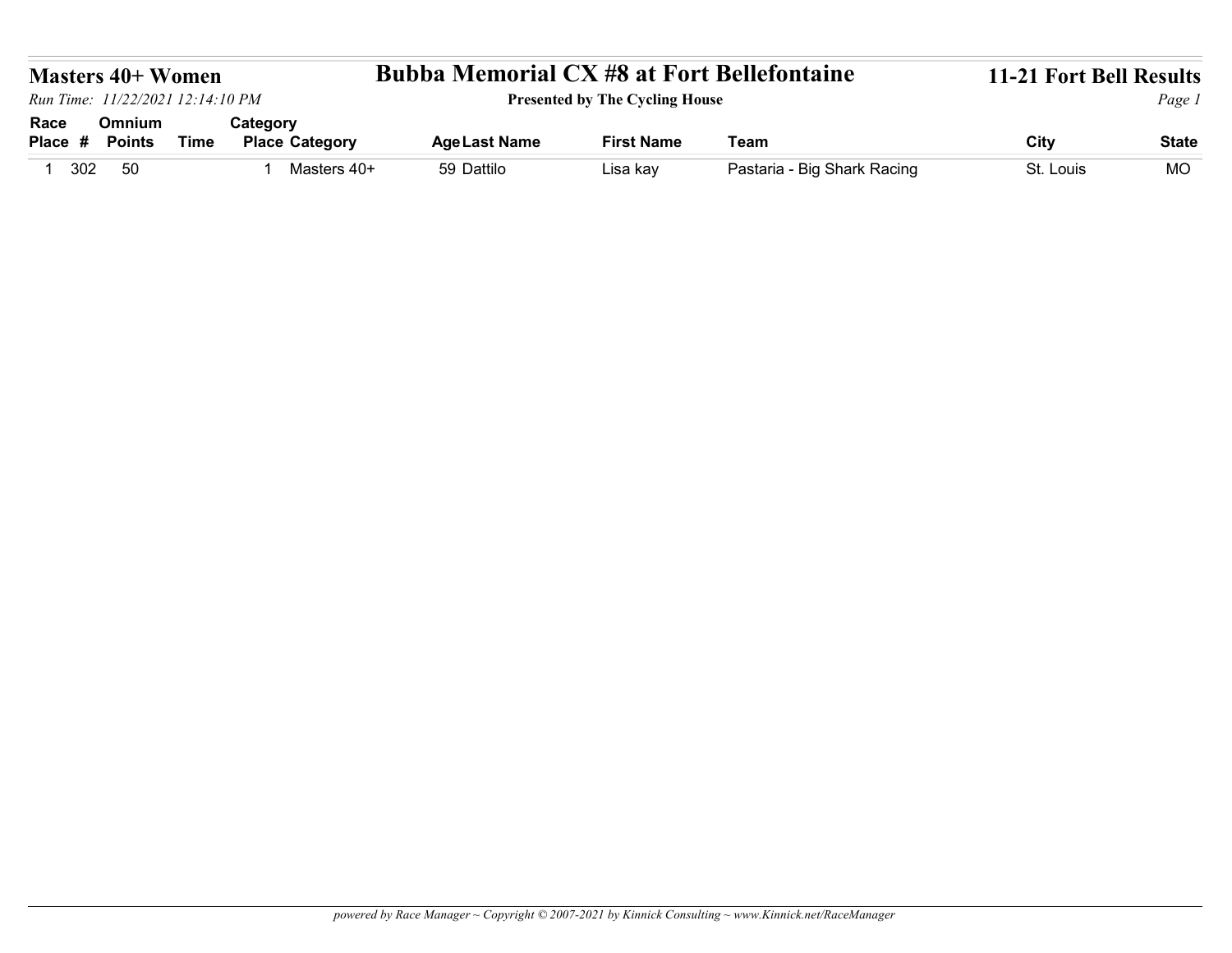|                       | Masters 50+   |                                  |                                         | <b>Bubba Memorial CX #8 at Fort Bellefontaine</b> |                                       |                                     | 11-21 Fort Bell Results |              |
|-----------------------|---------------|----------------------------------|-----------------------------------------|---------------------------------------------------|---------------------------------------|-------------------------------------|-------------------------|--------------|
|                       |               | Run Time: 11/22/2021 12:14:10 PM |                                         |                                                   | <b>Presented by The Cycling House</b> |                                     |                         | Page 1       |
| Race                  | Omnium        |                                  | Category                                |                                                   |                                       |                                     |                         |              |
| Place #               | <b>Points</b> | <b>Time</b>                      | <b>Place Category</b>                   | <b>Age Last Name</b>                              | <b>First Name</b>                     | Team                                | City                    | <b>State</b> |
| 288                   | 50            |                                  | 1 Masters 50+                           | 52 Bobelak                                        | Michael                               | <b>Quantum Racing Development</b>   | St. Louis               | <b>MO</b>    |
| 2850<br>$2^{\circ}$   | 40            |                                  | 2 Masters 50+                           | 50 Seaver                                         | Erik                                  | Hub Racing                          | Saint Louis             | <b>MO</b>    |
|                       | 34            |                                  | 3 Masters 50+                           | 52 Westerbeck                                     | <b>Brett</b>                          | The Cannonball-Hub Racing Team      | St. Louis               | <b>MO</b>    |
| 3 340                 |               |                                  |                                         | 52 Phillips                                       | Timothy                               | <b>US Military Endurance Sports</b> | Saint Louis             | <b>MO</b>    |
| 317<br>$\overline{4}$ | 30            |                                  | Masters 50+<br>$\boldsymbol{\varDelta}$ |                                                   |                                       |                                     |                         |              |
| 330<br>5              | 26            |                                  | Masters 50+<br>-5                       | 57 Frey                                           | Scott                                 |                                     | Columbia                | <b>MO</b>    |
| 6 307                 | 23            |                                  | 6 Masters 50+                           | 57 Young                                          | Dan                                   | Pastaria - Big Shark Racing Team    | Saint Louis             | <b>MO</b>    |
| 7 342                 | 20            |                                  | Masters 50+<br>$\overline{7}$           | 52 Cleeland                                       | Chris                                 | Pastaria - Big Shark Racing         | St. Louis               | <b>MO</b>    |
| 8 291                 | 17            |                                  | 8 Masters 50+                           | 58 Merideth                                       | Gary                                  | Heckawee                            | Carbondale              | IL.          |
|                       |               |                                  |                                         |                                                   | <b>Riders with No Results</b>         |                                     |                         |              |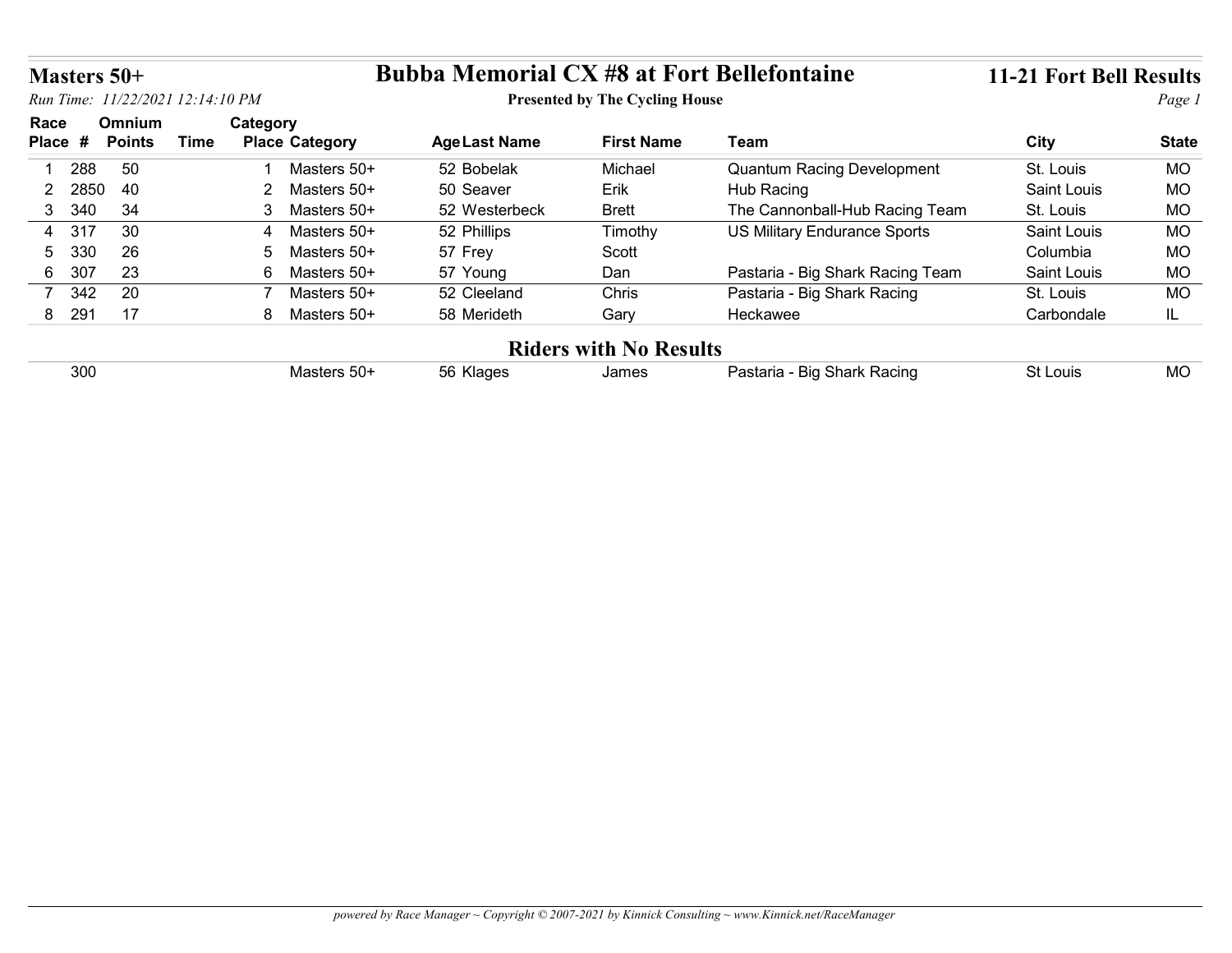| Masters 60+       | Run Time: 11/22/2021 12:14:10 PM |             |                                   | <b>Bubba Memorial CX #8 at Fort Bellefontaine</b> | <b>Presented by The Cycling House</b> |                                           | <b>11-21 Fort Bell Results</b> | Page 1                    |
|-------------------|----------------------------------|-------------|-----------------------------------|---------------------------------------------------|---------------------------------------|-------------------------------------------|--------------------------------|---------------------------|
| Race              | Omnium                           |             | Category                          |                                                   |                                       |                                           |                                |                           |
| Place #           | <b>Points</b>                    | <b>Time</b> | <b>Place Category</b>             | <b>Age Last Name</b>                              | <b>First Name</b>                     | <b>Team</b>                               | <b>City</b>                    |                           |
| 289               | 50                               |             | Masters 60+                       | 63 Braet                                          | Dana                                  | Velo Force                                | <b>Saint Louis</b>             | <b>MO</b>                 |
| 2 284             | 40                               |             | 2 Masters 60+                     | 63 Schwantner                                     | James                                 | Pastaria/Big Shark                        | St. Louis                      | <b>State</b><br><b>MO</b> |
| 3 283             | 34                               |             | 3 Masters 60+                     | 63 McCann                                         | Terry                                 | Pastaria Big Shark Racing                 | Manchester                     | <b>MO</b>                 |
| 315<br>4          | 30                               |             | Masters 60+<br>4                  | 65 Farrell                                        | Craig                                 | Velo Force                                |                                | <b>MO</b>                 |
| 296<br>5<br>6 331 | 26<br>23                         |             | Masters 60+<br>5<br>6 Masters 60+ | 62 Stika<br>61 Roberts                            | Mark<br>Dennis                        | Team Noah dogfish<br>Christiancycling.com | St Louis<br>Wildwood           | <b>MO</b><br><b>MO</b>    |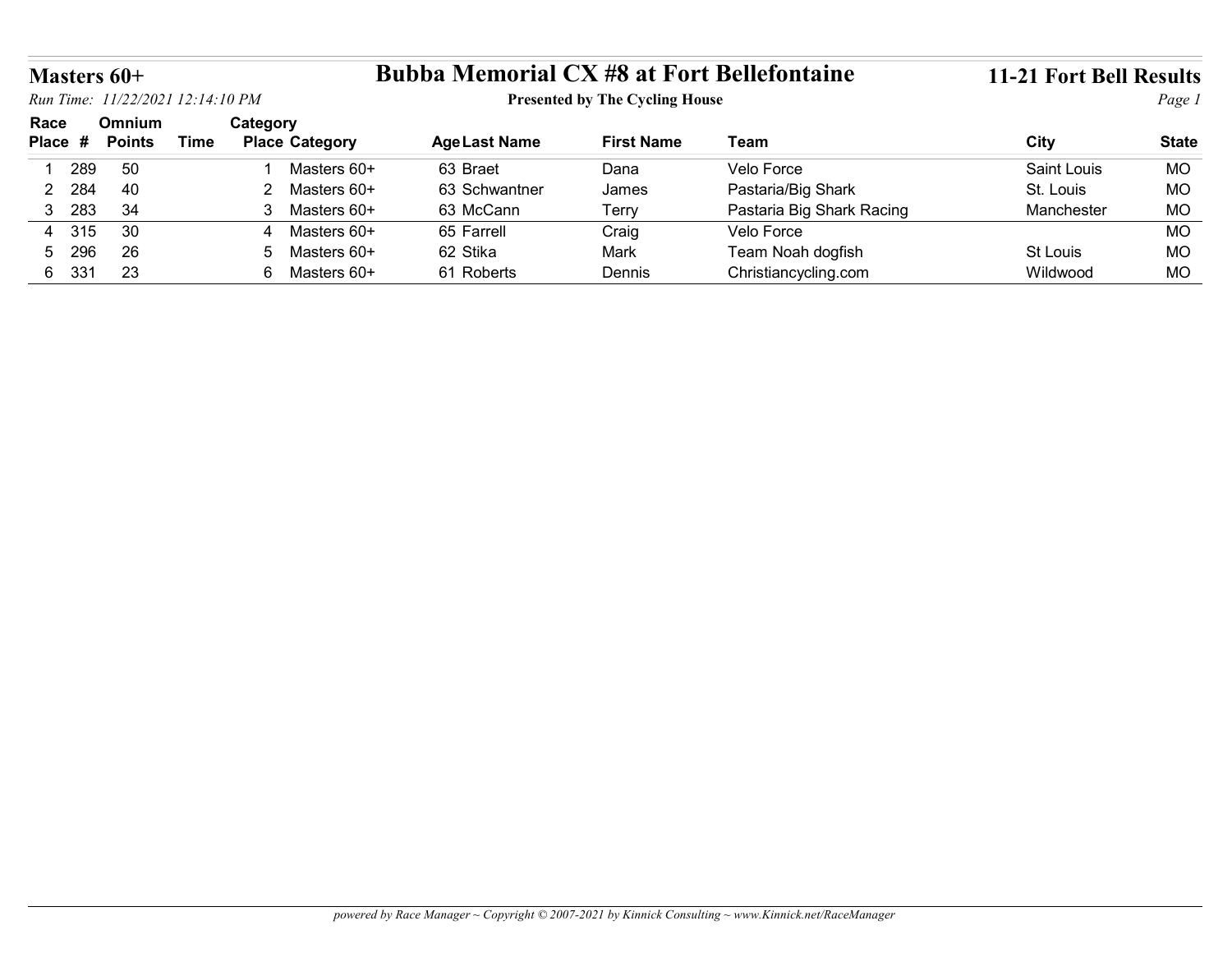|                    |      |                         |                                  |                |                       | <b>Bubba Memorial CX #8 at Fort Bellefontaine</b> |                                       |                                        | <b>11-21 Fort Bell Results</b> |              |
|--------------------|------|-------------------------|----------------------------------|----------------|-----------------------|---------------------------------------------------|---------------------------------------|----------------------------------------|--------------------------------|--------------|
| <b>Singlespeed</b> |      |                         | Run Time: 11/22/2021 12:14:10 PM |                |                       |                                                   | <b>Presented by The Cycling House</b> |                                        |                                | Page 1       |
| Race<br>Place #    |      | Omnium<br><b>Points</b> | <b>Time</b>                      | Category       | <b>Place Category</b> | <b>Age Last Name</b>                              | <b>First Name</b>                     | Team                                   | <b>City</b>                    | <b>State</b> |
| 280<br>-1          |      | 50                      |                                  |                | Single Speed          | 29 Kukla                                          | <b>Brian</b>                          |                                        | Columbia                       | <b>MO</b>    |
| $\overline{2}$     | 1501 | 40                      |                                  | $\overline{2}$ | Single Speed          | 37 Hartzel                                        | lan                                   | Dogfish/Team Noah                      | Clayton                        | MO           |
| 3 298              |      | 34                      |                                  |                | 3 Single Speed        | 40 henry                                          | peat                                  | Farver, Daddy Dangski, McNeil, PL, and | St Louis                       | <b>MO</b>    |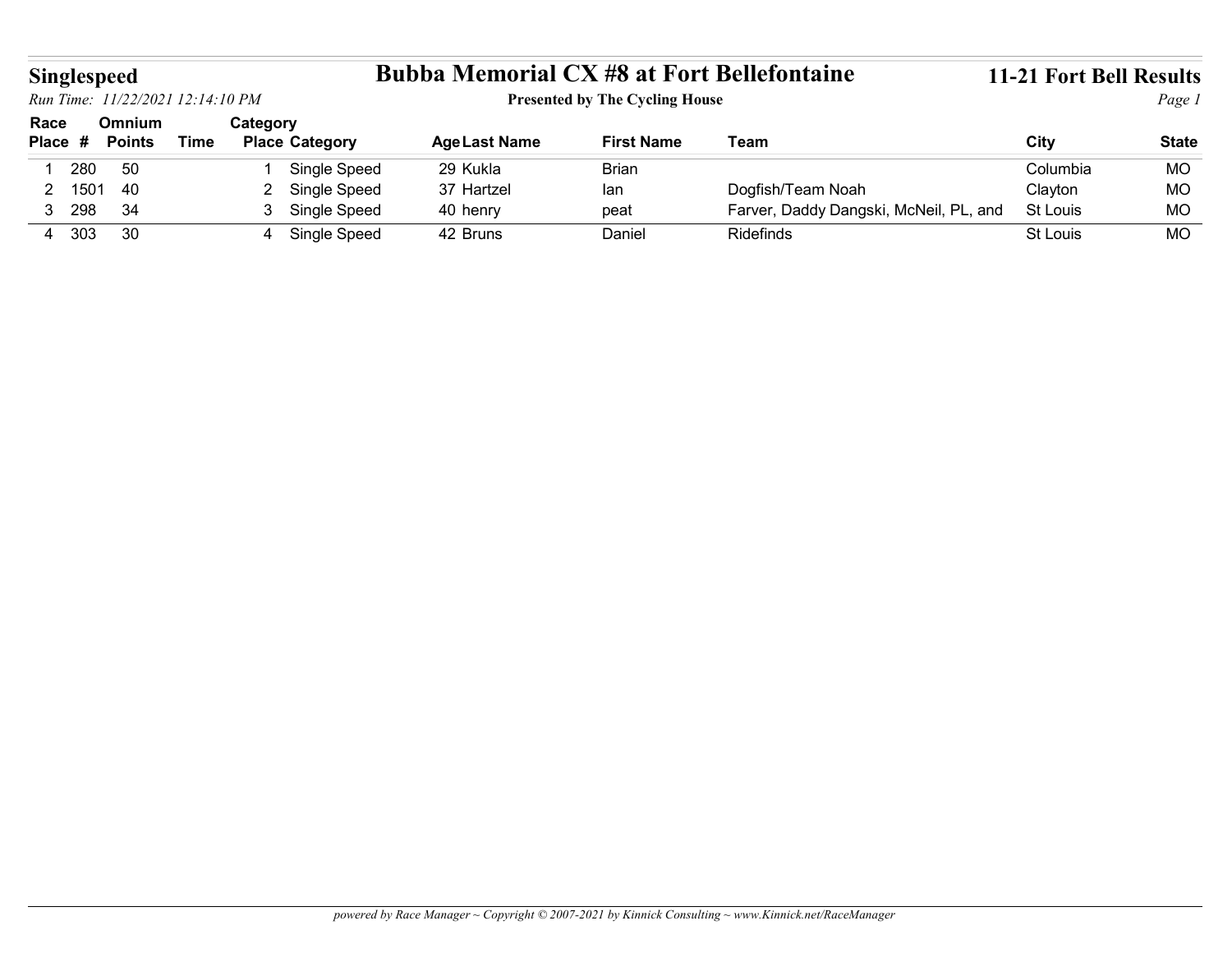|                                   |                         |                                  |                       |                      |                                       | <b>Bubba Memorial CX #8 at Fort Bellefontaine</b> | <b>11-21 Fort Bell Results</b> |                  |
|-----------------------------------|-------------------------|----------------------------------|-----------------------|----------------------|---------------------------------------|---------------------------------------------------|--------------------------------|------------------|
|                                   |                         | Run Time: 11/22/2021 12:14:10 PM |                       |                      | <b>Presented by The Cycling House</b> |                                                   |                                | Page 1           |
| <b>Juniors</b><br>Race<br>Place # | Omnium<br><b>Points</b> | Category<br><b>Time</b>          | <b>Place Category</b> | <b>Age Last Name</b> | <b>First Name</b>                     | <b>Team</b>                                       | <b>City</b>                    | <b>State</b>     |
| 412                               | 50                      |                                  | Juniors Under 18      | 14 Westerbeck        | Carson                                |                                                   | <b>Saint Louis</b>             | <b>MO</b>        |
| 398<br>$\overline{2}$             | 40                      | 2                                | Juniors Under 18      | 17 Paine             | Connor                                | Westwood Grocery, Inc<br><b>MICDs</b>             | Chesterfield                   | <b>MO</b>        |
| 3 401                             | 34                      | 3                                | Juniors Under 18      | 17 Chase             | Naftali                               |                                                   |                                | MO               |
|                                   | 30                      | 4                                | Juniors Under 18      | 11 Smith             |                                       |                                                   | University City                |                  |
| 4 4 20<br>5 419                   | 26                      | 5                                | Juniors Under 18      | 10 Jensen            | Bentley<br>Hugo                       |                                                   | Quincy<br><b>Ballwin</b>       | IL.<br><b>MO</b> |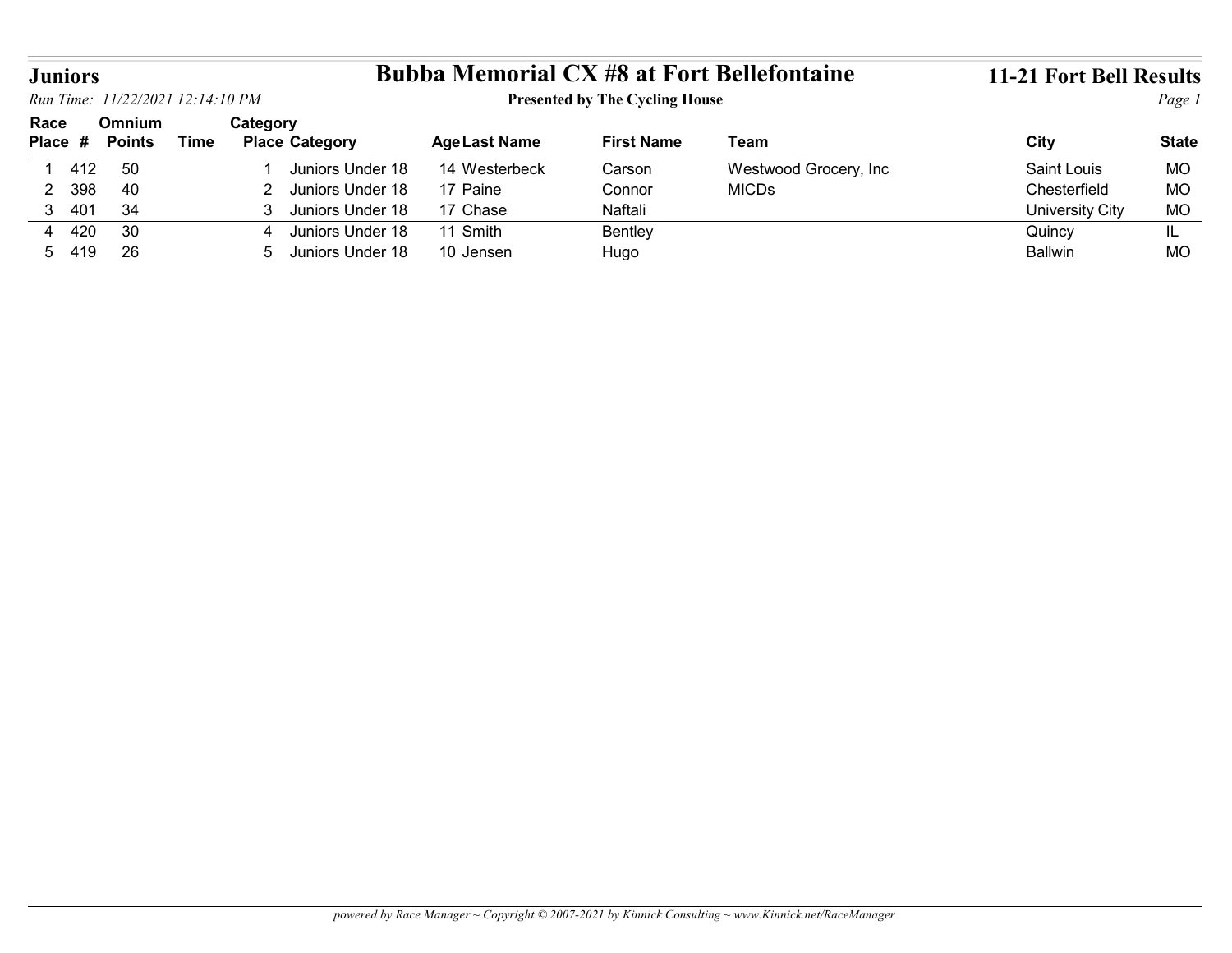| Women A<br>Run Time: 11/22/2021 12:14:10 PM |                         |             |          |                       | <b>Bubba Memorial CX #8 at Fort Bellefontaine</b> | <b>Presented by The Cycling House</b> |                             | <b>11-21 Fort Bell Results</b> | Page 1       |
|---------------------------------------------|-------------------------|-------------|----------|-----------------------|---------------------------------------------------|---------------------------------------|-----------------------------|--------------------------------|--------------|
| Race<br>Place #                             | Omnium<br><b>Points</b> | <b>Time</b> | Category | <b>Place Category</b> | <b>Age Last Name</b>                              | <b>First Name</b>                     | <b>Team</b>                 | <b>City</b>                    | <b>State</b> |
| 1 440                                       | 50                      |             |          | Women A (Cat          | 38 Mcclintock                                     | Amy                                   | Pastaria - Big Shark Racing | St. Louis                      | <b>MO</b>    |
| 2 437                                       | 40                      |             |          | 2 Women A (Cat        | 55 Siegel                                         | <b>Britta</b>                         | Veloforce                   | St Louis                       | MO           |
| 3 2281                                      | 34                      |             |          | 3 Women A (Cat        | 22 Biundo                                         | Chloe                                 |                             | St. Louis                      | <b>MO</b>    |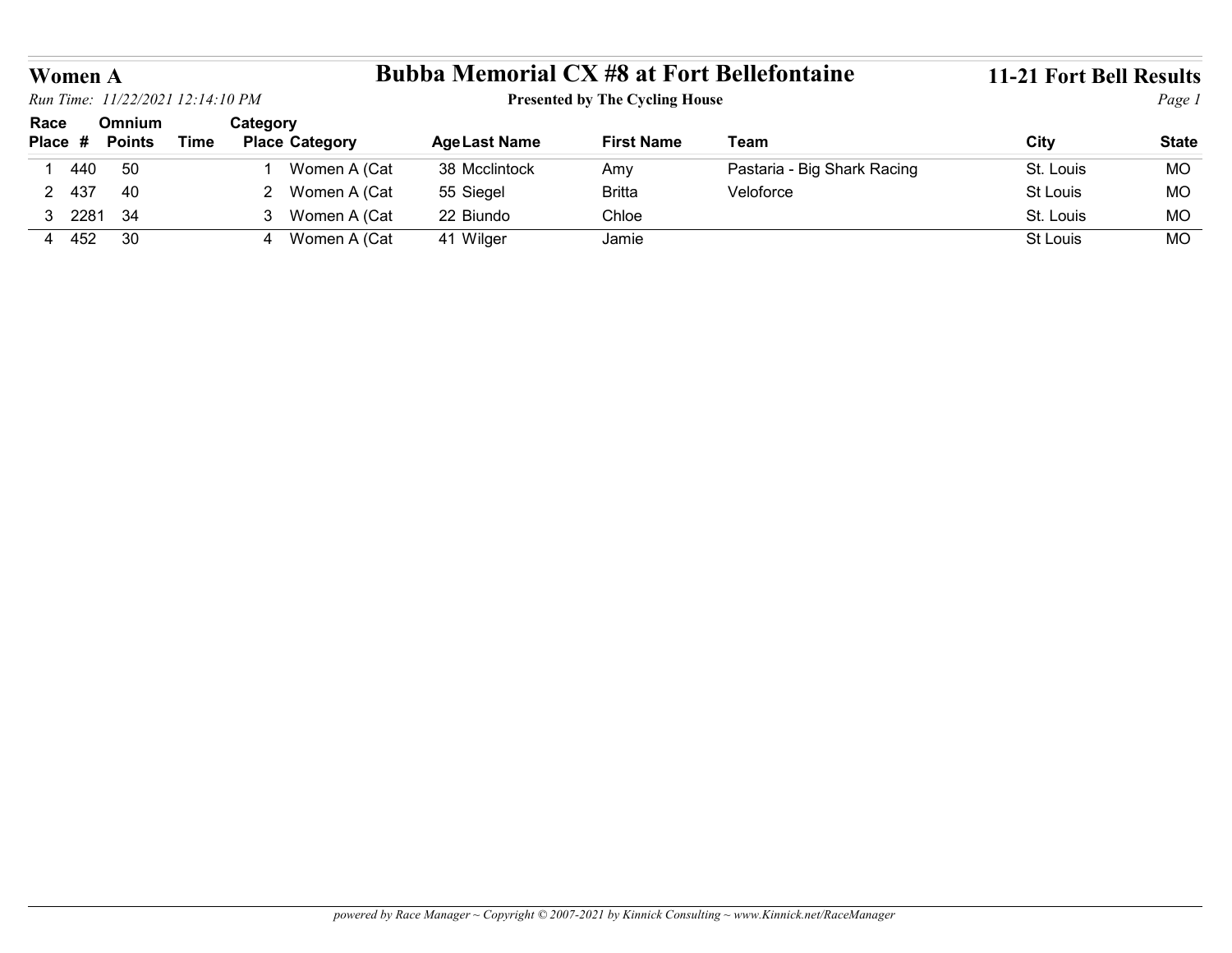| <b>Women B</b> |               |                                              |                       | <b>Bubba Memorial CX #8 at Fort Bellefontaine</b> |                                       |                                         | 11-21 Fort Bell Results |              |
|----------------|---------------|----------------------------------------------|-----------------------|---------------------------------------------------|---------------------------------------|-----------------------------------------|-------------------------|--------------|
| Race           | Omnium        | Run Time: 11/22/2021 12:14:10 PM<br>Category |                       |                                                   | <b>Presented by The Cycling House</b> |                                         |                         | Page 1       |
| Place #        | <b>Points</b> | <b>Time</b>                                  | <b>Place Category</b> | <b>Age Last Name</b>                              | <b>First Name</b>                     | <b>Team</b>                             | <b>City</b>             | <b>State</b> |
| 447            | 50            |                                              | Women B (Cat          | 38 Cushard                                        | Courtney                              | Rise Above Cycling p/b Rockwell Brewing | St. Louis               | <b>MO</b>    |
| 439<br>2       | 40            |                                              | 2 Women B (Cat        | 26 Lin                                            | Katherine                             | Road Crew Coffee Racing                 | St. Louis               | <b>MO</b>    |
| 451<br>3       | 34            |                                              | 3 Women B (Cat        | 33 Crumley                                        | Mary                                  |                                         | St Louis                | <b>MO</b>    |
| 4 1650         | 30            |                                              | Women B (Cat<br>4     | 54 Strahan                                        | Amy                                   | <b>Big Shark</b>                        | Shrewsbury              | <b>MO</b>    |
| 3050<br>5.     | 26            |                                              | Women B (Cat<br>5     | 41 Lampe                                          | Amy                                   |                                         | St. Louis               | <b>MO</b>    |
| 443<br>6.      | 23            |                                              | 6 Women B (Cat        | 35 Yanchilina                                     | Anastasia                             | Pastaria - Big Shark Racing             | St. Louis               | <b>MO</b>    |
| 453<br>7       | 20            |                                              | Women B (Cat<br>7     | 33 Wheeler                                        | Audrey                                |                                         | O'Fallon                | <b>MO</b>    |
|                | 17            |                                              | Women B (Cat<br>8     | 39 Jones                                          | Cassie                                | Ride Finds/Barf-o-Rama/Flat Earth       | Saint Louis             | <b>MO</b>    |
| 3060<br>8      | 14            |                                              | Women B (Cat<br>9     | 34 Cooper                                         | Lory                                  | Road Crew                               | St. Louis               | <b>MO</b>    |
| 469<br>9       |               |                                              | 10 Women B (Cat       | 53 Rabun                                          | Peggy                                 |                                         | St. Louis               | <b>MO</b>    |
| 10 468         | 12            |                                              |                       |                                                   |                                       |                                         |                         |              |
| 11 4070 10     |               |                                              | 11 Women B (Cat       | 16 mothershead                                    | cozette                               | hub                                     | St Louis                | <b>MO</b>    |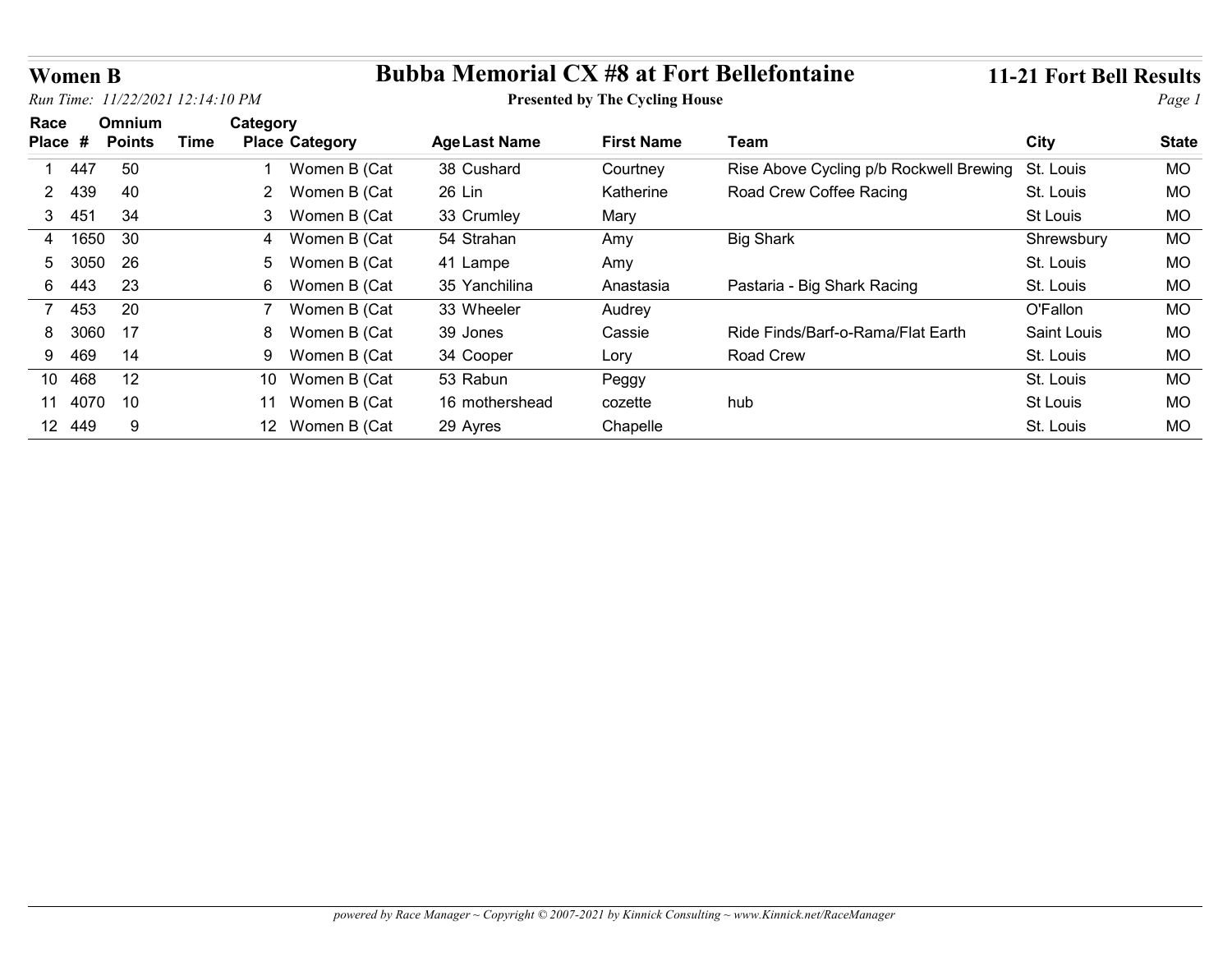| <b>C</b> Race                            |                                            | <b>Bubba Memorial CX #8 at Fort Bellefontaine</b> |                                       |                                  | 11-21 Fort Bell Results                         |                        |
|------------------------------------------|--------------------------------------------|---------------------------------------------------|---------------------------------------|----------------------------------|-------------------------------------------------|------------------------|
| Run Time: 11/22/2021 12:14:10 PM         |                                            |                                                   | <b>Presented by The Cycling House</b> |                                  |                                                 | Page 1                 |
| Omnium<br>Race                           | Category                                   |                                                   |                                       |                                  |                                                 |                        |
| Place #<br><b>Points</b><br><b>Time</b>  | <b>Place Category</b>                      | <b>Age Last Name</b>                              | <b>First Name</b>                     | Team                             | <b>City</b>                                     | <b>State</b>           |
| 50<br>155                                | C Race (Cat 4/5)                           | 31 Johnson                                        | Matt                                  |                                  | Saint Louis                                     | <b>MO</b>              |
| 40<br>230<br>2                           | C Race (Cat 4/5)                           | 41 Landsness                                      | Eric                                  |                                  |                                                 |                        |
| 34<br>3160<br>3                          | 3 C Race (Cat 4/5)                         | 55 Jones                                          | Lenny                                 | The Cannonball-Hub Racing Team   | St. Louis                                       | <b>MO</b>              |
| 30<br>163<br>26<br>177<br>5              | 4 C Race (Cat 4/5)<br>5 C Race (Cat 4/5)   | 54 Monjauze<br>55 Biundo                          | Marc<br>Vito                          | The Cannonball-Hub Racing Team   | <b>University City</b><br><b>Webster Groves</b> | <b>MO</b><br><b>MO</b> |
| 23<br>3040<br>6                          | C Race (Cat 4/5)<br>6                      | 35 Kempa                                          | August                                |                                  | Saint Louis                                     | <b>MO</b>              |
| 20<br>860                                | C Race (Cat 4/5)                           | 53 Martin                                         | Robert                                | Pastaria - Big Shark Racing Team | Saint Louis                                     | <b>MO</b>              |
| 17<br>153                                | C Race (Cat 4/5)                           | 27 Bakus                                          | Alex                                  |                                  | St Louis                                        | <b>MO</b>              |
| 9 2740<br>14                             | 9 C Race (Cat 4/5)                         | 53 Beauvais                                       | Jay                                   | Off-Road Crew                    | Saint Louis                                     | <b>MO</b>              |
| 220<br>12<br>10                          | 10 C Race (Cat 4/5)                        | 36 Kemmis                                         | Michael                               |                                  | Saint Louis                                     | <b>MO</b>              |
| 10<br>11 168                             | 11 C Race (Cat 4/5)                        | 38 Glenn                                          | Devin                                 | <b>Big Tree Cycling</b>          | Saint Louis                                     | <b>MO</b>              |
| 175<br>12<br>9                           | 12 C Race (Cat 4/5)                        | 17 Reichenbach                                    | Joachim                               |                                  | St Louis                                        | <b>MO</b>              |
| 13 186<br>8                              | 13 C Race (Cat 4/5)                        | 42 marcotte                                       | adam                                  |                                  | St Louis                                        | <b>MO</b>              |
| 14<br>185<br>7                           | 14 C Race (Cat 4/5)                        | 55 Dooley                                         | Timothy                               | Cannonball HUB                   | <b>Webster Groves</b>                           | <b>MO</b>              |
| 6<br>15 173<br>16 4370<br>$\overline{5}$ | 15 C Race (Cat 4/5)<br>16 C Race (Cat 4/5) | 44 Kiel<br>55 Siegel                              | Ben<br><b>Britta</b>                  | Veloforce                        | Saint Louis<br>St Louis                         | <b>MO</b><br><b>MO</b> |
| 17 164                                   | 17 C Race (Cat 4/5)                        | 28 Spudich                                        | <b>Bradley</b>                        | <b>NA</b>                        | St. Louis                                       | <b>MO</b>              |
| 18 2940<br>3                             | 18 C Race (Cat 4/5)                        | 47 Rowold                                         | David                                 | Pastaria - Big Shark Racing Team | <b>Saint Charles</b>                            | <b>MO</b>              |
| 19 154<br>$\overline{2}$                 | 19 C Race (Cat 4/5)                        | 51 Denham                                         | Curtis                                |                                  | O'fallon                                        | <b>MO</b>              |
| 20 222                                   | 20 C Race (Cat 4/5)                        | 30 Ammann                                         | Nicholas                              |                                  | St. Louis                                       | <b>MO</b>              |
| 21 229<br>0                              | 21 C Race (Cat 4/5)                        | 32 Groening                                       | <b>Brad</b>                           |                                  | St. Louis                                       | <b>MO</b>              |
| 22 174<br>$\mathbf 0$                    | 22 C Race (Cat 4/5)                        | 52 Chase                                          | Matthew                               | ChaseNet                         | <b>University City</b>                          | <b>MO</b>              |
| 23 165<br>0                              | 23 C Race (Cat 4/5)                        | 54 Strahan                                        | Amy                                   | <b>Big Shark</b>                 | Shrewsbury                                      | <b>MO</b>              |
| 24 3201<br>$\mathbf 0$                   | 24 C Race (Cat 4/5)                        | 40 Maher                                          | Shawn                                 |                                  | Saint Louis                                     | <b>MO</b>              |
| 25 169<br>$\mathbf 0$                    | 25 C Race (Cat 4/5)                        | 33 Wash                                           | Justin                                |                                  | St Louis                                        | <b>MO</b>              |
| 26 194<br>0<br>27 226<br>0               | 26 C Race (Cat 4/5)<br>27 C Race (Cat 4/5) | 15 Merlin<br>31 Sun                               | Sawyer<br>Johnny                      | <b>MICDS</b>                     | St Louis<br>St Louis                            | <b>MO</b><br><b>MO</b> |
| 28 188<br>0                              | 28 C Race (Cat 4/5)                        | 59 Sweetin                                        | Shawn                                 |                                  | Defiance                                        | <b>MO</b>              |
| $\boldsymbol{0}$<br>29 4170              | 29 C Race (Cat 4/5)                        | 35 Schwartz                                       | Dan                                   |                                  | Saint Louis                                     | <b>MO</b>              |
| 30 184<br>0                              | 30 C Race (Cat 4/5)                        | 65 Clervi                                         | Art                                   |                                  | Fulton                                          | <b>MO</b>              |
| 31 171<br>$\mathbf 0$                    | 31 C Race (Cat 4/5)                        | 21 Kessler                                        | Linus                                 |                                  |                                                 |                        |
| 32 172<br>0                              | 32 C Race (Cat 4/5)                        | 53 Kessler                                        | Matt                                  |                                  | St. Louis                                       | <b>MO</b>              |
|                                          |                                            |                                                   | <b>Riders with No Results</b>         |                                  |                                                 |                        |
|                                          | C Race (Cat 4/5)                           | 37 Erbach                                         | Craig                                 |                                  | <b>University City</b>                          | <b>MO</b><br><b>MO</b> |
| 225<br>3970                              | C Race (Cat 4/5)                           | 14 Lembke                                         | Carter                                |                                  | Columbia                                        |                        |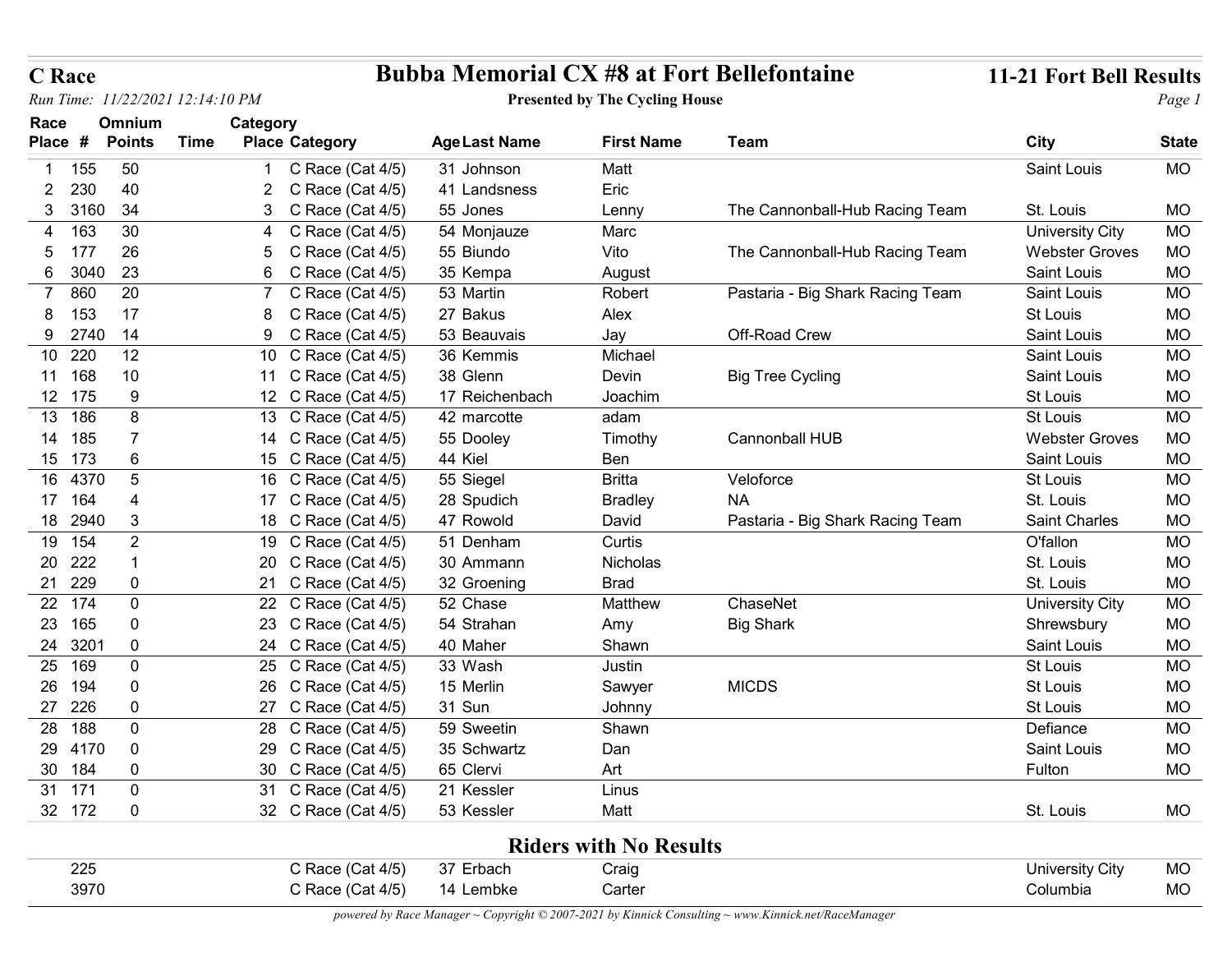|                       | Run Time: 11/22/2021 12:14:10 PM |             |                                   | <b>Bubba Memorial CX #8 at Fort Bellefontaine</b> | <b>Presented by The Cycling House</b> |                             | 11-21 Fort Bell Results | Page 2       |
|-----------------------|----------------------------------|-------------|-----------------------------------|---------------------------------------------------|---------------------------------------|-----------------------------|-------------------------|--------------|
| <b>C</b> Race<br>Race | Omnium<br>Place # Points         | <b>Time</b> | Category<br><b>Place Category</b> | <b>Age Last Name</b>                              | <b>First Name</b>                     | Team                        | City                    | <b>State</b> |
| 4071                  |                                  |             | C Race (Cat 4/5)                  | 16 mothershead                                    | cozette                               | hub                         | St Louis                | MO           |
| 4430                  |                                  |             | C Race (Cat 4/5)                  | 35 Yanchilina                                     | Anastasia                             | Pastaria - Big Shark Racing | St. Louis               | MO           |
|                       |                                  |             |                                   |                                                   |                                       |                             |                         |              |
|                       |                                  |             |                                   |                                                   |                                       |                             |                         |              |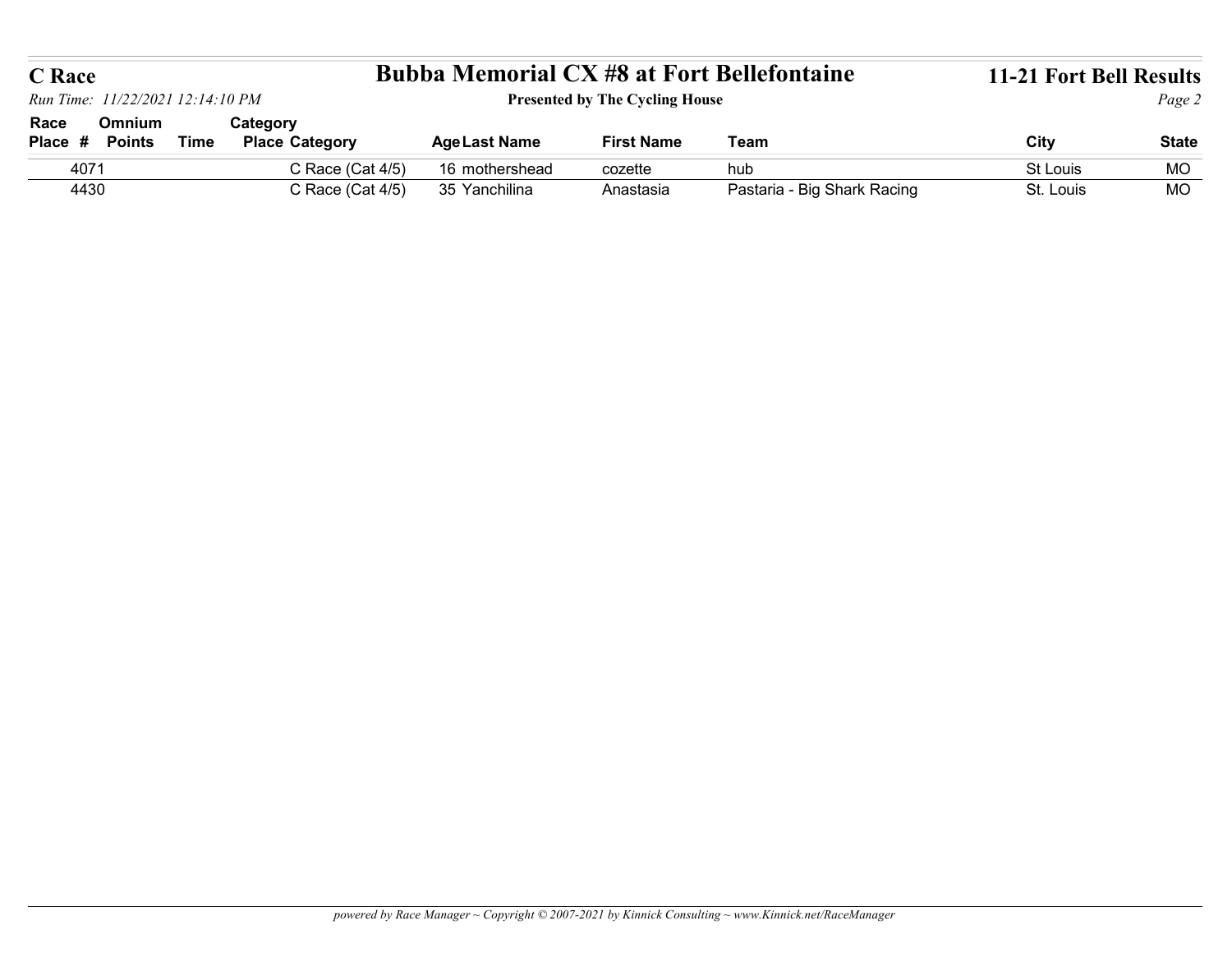| <b>B</b> Race                    |                                |             |                                   |                      |                                       | <b>Bubba Memorial CX #8 at Fort Bellefontaine</b> | <b>11-21 Fort Bell Results</b> |              |
|----------------------------------|--------------------------------|-------------|-----------------------------------|----------------------|---------------------------------------|---------------------------------------------------|--------------------------------|--------------|
| Run Time: 11/22/2021 12:14:10 PM |                                |             |                                   |                      | <b>Presented by The Cycling House</b> |                                                   |                                | Page 1       |
| Race<br>Place #                  | <b>Omnium</b><br><b>Points</b> | <b>Time</b> | Category<br><b>Place Category</b> | <b>Age Last Name</b> | <b>First Name</b>                     | Team                                              | <b>City</b>                    | <b>State</b> |
| 83                               | 50                             |             | B Race (Cat 3/4)                  | 35 Roeleveld         | Matthew                               |                                                   | St. Louis                      | <b>MO</b>    |
| 103<br>2                         | 40                             |             | B Race (Cat 3/4)                  | 33 Varner            | Robert                                | Rise Above/Rockwell                               | Saint Louis                    | <b>MO</b>    |
| 118<br>3                         | 34                             |             | B Race (Cat 3/4)                  | 14 Child             | Rowan                                 | Dogfish/Team Noah                                 | Rocheport                      | <b>MO</b>    |
| 3971<br>4                        | 30                             |             | B Race (Cat 3/4)                  | 14 Lembke            | Carter                                |                                                   | Columbia                       | <b>MO</b>    |
| 3321<br>5                        | 26                             |             | B Race (Cat 3/4)<br>5             | 42 Beals             | Joseph                                |                                                   | St Louis                       | <b>MO</b>    |
| 1610<br>6                        | 23                             |             | 6<br>B Race (Cat 3/4)             | 29 Hess              | Austin                                |                                                   | Springfield                    | <b>MO</b>    |
| 85<br>$\overline{7}$             | 20                             |             | B Race (Cat 3/4)                  | 1 Hilliard           | Phil                                  | Team DSP                                          | <b>Ballwin</b>                 | <b>MO</b>    |
| 8<br>111                         | 17                             |             | B Race (Cat 3/4)                  | 42 Bart Jr           | Robert                                |                                                   | Affton                         | <b>MO</b>    |
| 9 90                             | 14                             |             | <b>B Race (Cat 3/4)</b><br>9      | 47 May               | Simon                                 |                                                   | St. Louis                      | <b>MO</b>    |
| 10 93                            | 12                             |             | B Race (Cat 3/4)<br>10            | 36 Webster           | Chris                                 |                                                   | Saint Louis                    | <b>MO</b>    |
| 11 95                            | 10                             |             | 11 B Race (Cat 3/4)               | 35 Petty             | Andrew                                | The Hub CannonBall                                | St. Louis                      | <b>MO</b>    |
| 12 87                            | 9                              |             | 12 B Race (Cat 3/4)               | 57 Olsen             | Gregory                               | Pastaria - Big Shark Racing Team                  | St. Louis                      | <b>MO</b>    |
| 13 1890                          | 8                              |             | 13 B Race (Cat 3/4)               | 38 Vallis            | Robin                                 |                                                   | St. Louis                      | <b>MO</b>    |
| 14 89                            | $\overline{7}$                 |             | 14 B Race (Cat 3/4)               | 39 Warren            | Ryan                                  | The Cyclery Racing Team                           | Edwardsville                   | IL.          |
| 15 94                            | 6                              |             | 15 B Race (Cat 3/4)               | 40 Berla             | Bert                                  | Pastaria - Big Shark Racing Team                  | Saint Louis                    | MO           |
| 16 3580                          | $5\phantom{.0}$                |             | 16 B Race (Cat 3/4)               | 18 Jones             | Atticus                               | The Cannonball-Hub Racing Team                    |                                |              |
| 17 84                            |                                |             | 17 B Race (Cat 3/4)               | 31 Gonzalez          | Luisalberto                           |                                                   | St. Louis                      | MO           |
| 18 96                            | 3                              |             | 18 B Race (Cat 3/4)               | 39 Chavez            | Alejandro                             | DRJ Racing                                        | Pevely                         | MO           |